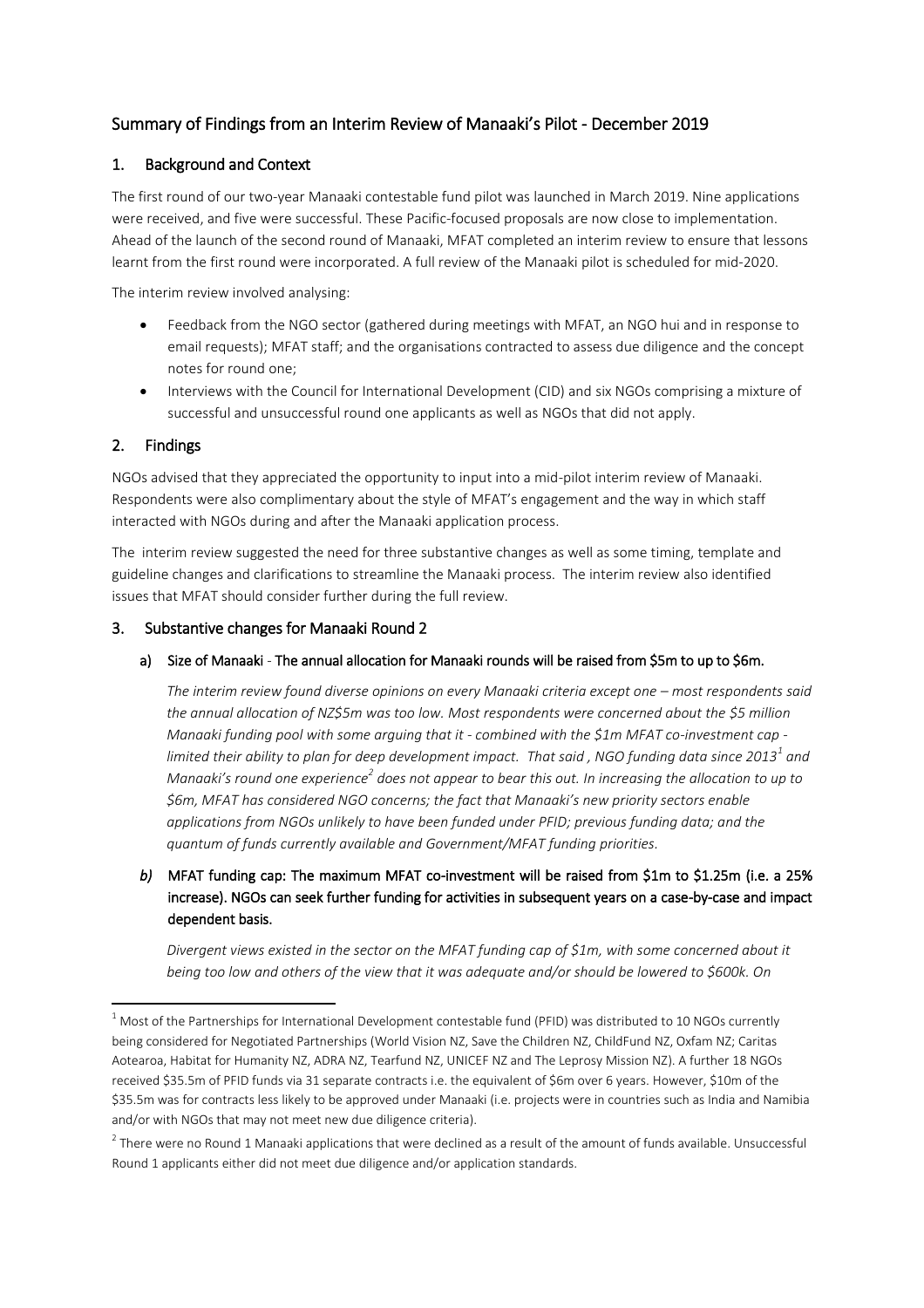*balance and taking into account various viewpoints and PFID data<sup>3</sup> , MFAT will raise the \$1m cap to \$1.25m, and also increase the overall funding available.*

# c) In-country partners: Round one criteria that applicants must have civil society (CSO) in-country partners will be broadened to enable non-CSO in-country partners to be considered on a case-by-case basis.

*Opinions varied on broadening this criteria with concerns about reduced access to funding for priority local civil society partners and risks in funding through partner governments. However, some NGOs, particularly those working on key health issues, are currently excluded from Manaaki despite having strong rationale for their particular partnership model. The case-by-case change will be reassessed in the full review in 2020, along with the 'established partnership' criteria that remains for round two.* 

# 4. Concept note and guidance changes and clarifications

In general, successful Manaaki applicants appear to have found the templates and guidance to be clear and straightforward, while unsuccessful candidates appeared to have difficulties interpreting what was required. Round one assessors said that successful applicants (i.e. those who received higher ratings) had read and responded to the guideline questions provided in the Assessment Framework.

Feedback from the interim review also pointed to changes and clarifications that could improve the process for round two including to the concept note template and to accompanying guidance/assessment criteria, as well as to enabling more time for the submission of applications.

In addition, MFAT plans to run workshops to provide advice on application expectations. MFAT recommends that organisations read the updated material provided prior to proceeding with an application and/or attending the workshops.

Changes for Manaaki round two as a result of the interim review include:

- More time between launching round two and the submission due date to better enable in-country consultations and to avoid financial year timing conflicts
- Increasing some of the space in the Concept Note template and including a clear activity goal
- Improving the Concept Note Assessment Framework to better align with and convey MFAT expectations
- Improving due diligence guidance.

Clarifications have been made for Manaaki round two as a result of the interim review. These include to the:

- Concept note's purpose and MFAT expectations, including as to documents required
- Sustainability and additionality sections, including in relation to the potential for extending existing PFID projects
- Co-investment rules including:
	- o to in-kind support requirements
	- o that funds from New Zealanders off-shore are able to be included as contributing to 60% New Zealand co-investment required
	- o that MFAT is specifically encouraging Pacific and South East Asian partnerships rather than the rest-of-the-world via the co-investment categories. This position is aligned to the Government's development priorities

 $\overline{a}$  $^3$  Of the 31 PFID contracts held by 18 NGOs (outside the current negotiated partnership cohort); 21 were for less than \$1.m and/or for projects/organisations unlikely to be approved under Manaaki; with four contracts for \$1.3m-1.8m and six for 4-5 year projects of \$2-3m.